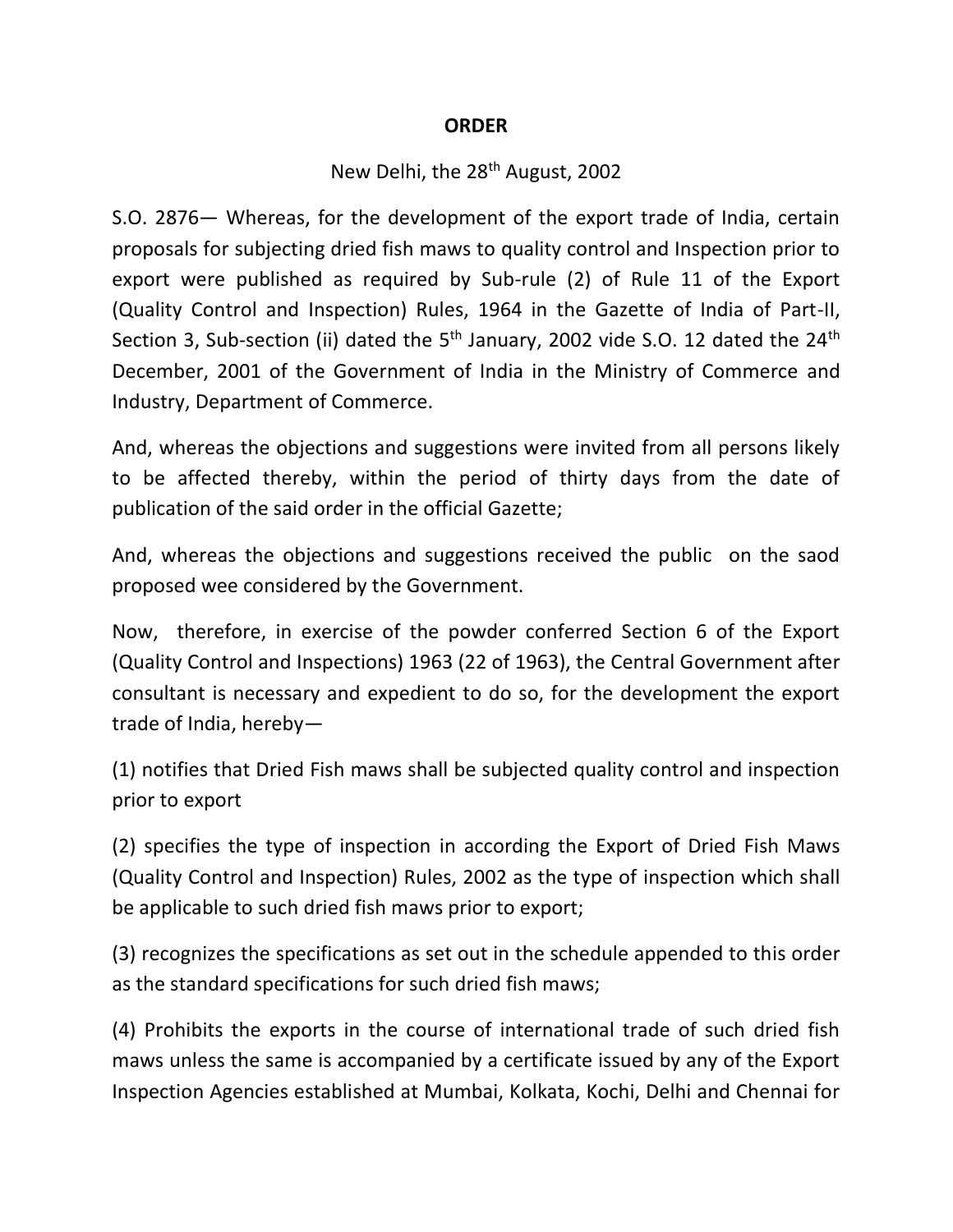the purpose under Section 7 of the Export (Quality Control ad Inspection) Act, 1963 (22 of 1963) of the effect that dried fish maws is export worthy.

2. Nothing is this order shall apply to the export by land or sea or air of samples of dried fish maws to prospective buyers, the value of which does not exceed permissible limits as laid down in the Exim. 'Policy from time to time and where no such provisions exist each sample does not weigh more than 2 kilograms.

3. For the purpose of this order, "dried fish maws" means the dried air bladder of the following species of fishes, namely:—

(i) Eel/Vilanku/Vam (Muraemesox talaboides).

(ii) Jew, fish/Kathalai/Ghol (Pseudosciacna sp.)

(iii) Thread fish/ Kala/Dara (Polynemus, Polydactilus sp.)

(iv) Giant crocker/Panna/Kote (Otolithoidies brunneus).

(v) Cat Fish/Kelru/Petara/Singaia (Areus sp., Tachysurus sp.)

(vi) Bekti/Giarto perch/Waigen Sea perch (Late sp., Pasmoperea sp.)

(vii) Lizard Fish (saurida sp.)

#### SCHEDULE

Specifications for dried fish recognized as per clause C of Section 6 of the Export (Quality Control and Inspection), Act 1963 shall be:-

1. The minimum Specifications notified in this order as per annexure to this schedule;

2. National Standards of the Importing Countries, in case they are more strigent.

[F.No. 6/6/2000-EI&EP] RAJ SINGH, Dy. Secy.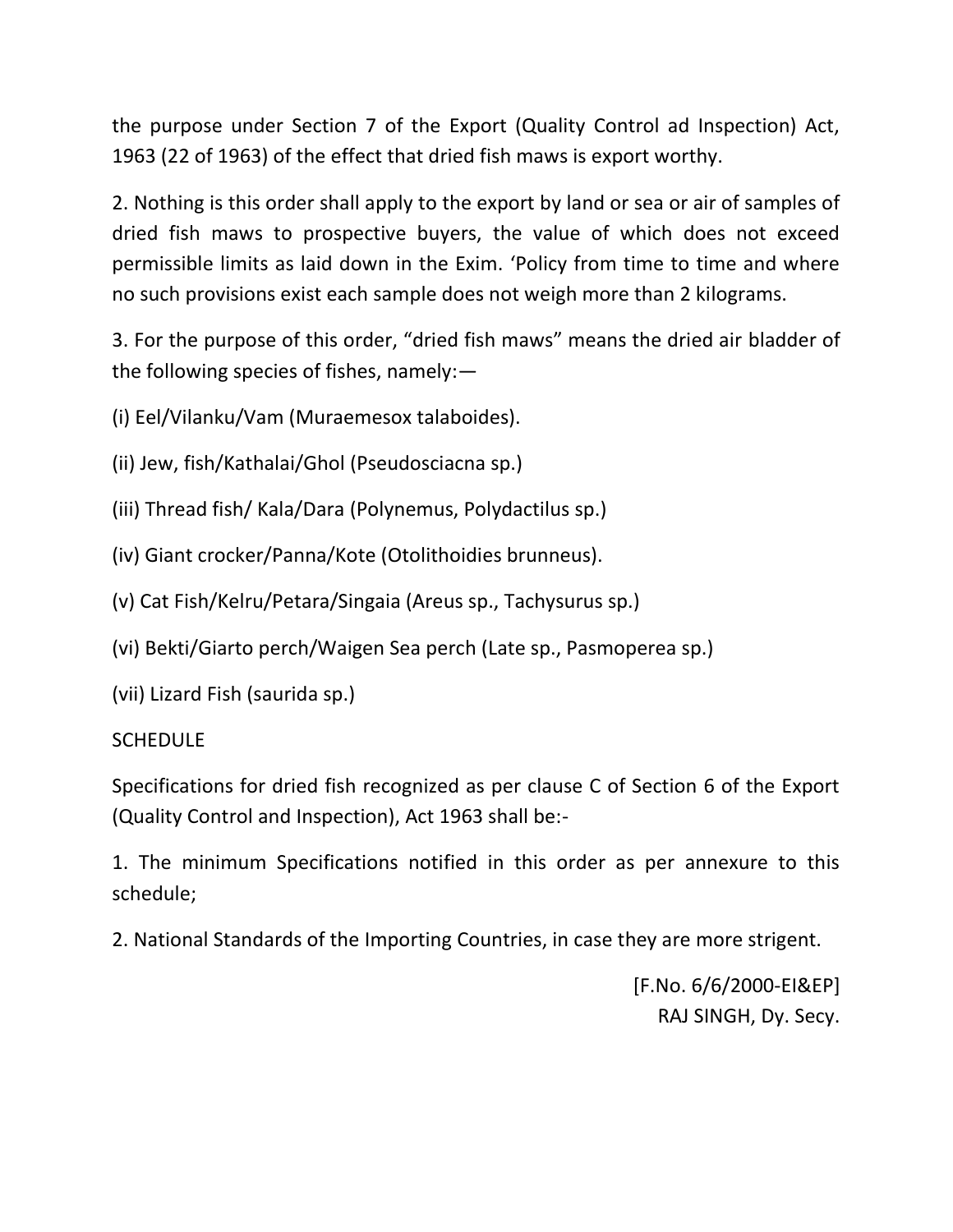### ANNEXURE

# SPECIFICATIONS FOR DRIED FISH MAWS

General Characteristics: Dried Fish Maws shall be in split, chunk or any other form as required by the foreign buyer. Eel Fish Maws shall be with/without air as declared by the exporter. The material shall be well dried, not sticking to each other and free from any visible contamination. The material shall have be characteristics odour and shall be free from any bad odour.

| <b>Quality grades</b><br>based on colour |                | Types and size grades* (Count) per kilogram |           |           |               |               |               |               |
|------------------------------------------|----------------|---------------------------------------------|-----------|-----------|---------------|---------------|---------------|---------------|
| For all types of                         |                |                                             |           |           |               |               |               |               |
| <b>Fish Maws</b>                         |                |                                             |           |           |               |               |               |               |
|                                          |                | Eel/                                        | Jew       | Thread    | Giant         | Cat           | Bekti/Gaint   | Lizard        |
|                                          |                | Vilanku/                                    | Fish/     | Fish/     | Croaker/      | Fish/kelru    | perch/Waigeu  | Fish          |
|                                          |                | Vam                                         | Kathalai  | Kela/     | Panna/        | /Petera/      | Seaperch      |               |
|                                          |                |                                             | / Ghol    | Dara      | Kote          | Singala       |               |               |
| Α.                                       | Clear to       | 15 &                                        | 15 &      | 15 &      | 7&            | 40 &          | 12 & below    | 15&           |
| Grade                                    | slightly       | below                                       | above     | below     | below         | below         |               | below         |
|                                          | blood          | $16 - 30$                                   |           |           | $8 - 15$      | 41-100        |               |               |
|                                          | <b>Stained</b> |                                             |           |           |               |               |               |               |
| <b>B.</b>                                | Modera         | $31 - 45$                                   | $16 - 25$ | $16 - 25$ | 16 &          | 101 &         | 13 & above    | 16 &          |
| Grade                                    | tely           | 45 &                                        |           |           | above         | above         |               | above         |
|                                          | blood          | above                                       |           |           |               |               |               |               |
|                                          | stained        |                                             |           |           |               |               |               |               |
| C.                                       | Extensiv       | <b>Broken</b>                               | 26 &      | 26 &      | <b>Broken</b> | <b>Broken</b> | <b>Broken</b> | <b>Broken</b> |
| Grade                                    | ely            |                                             | above     | above     |               |               |               |               |
|                                          | blood          |                                             | broken    | broken    |               |               |               |               |
|                                          | stained        |                                             |           |           |               |               |               |               |

A tolerance of 5% for next higher or lower size grades or both shall be permitted in all grade of Dried Fish Maws.

Definitions: The types given above are of the following species: